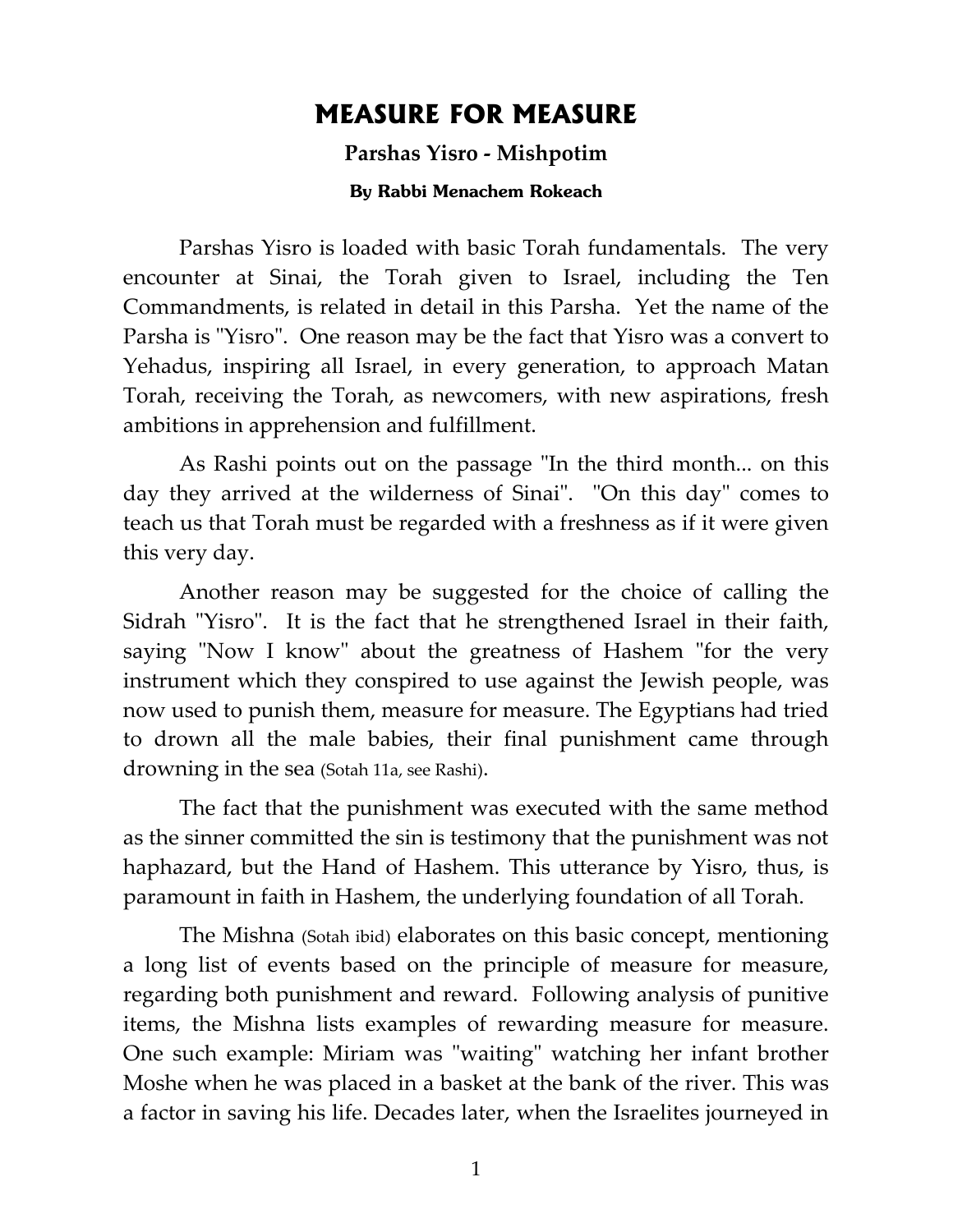the midbar, Miriam was once quarantined, the people honored her by "waiting" for her return before moving to the next encampment.

This concept of measure for measure, more profoundly, centers at the very heart of faith in the compassion of Hashem. The Creator of the world is reluctant to agonize the wrongdoer. "As I live, saith Hashem ,I have no pleasure in the death of the wicked, but in the return of the wicked from his way, that he may live" (Yechezkel 33:11, quoted in Ne-ila of Yom Kippur). "Melech, the King Who wants life". Hashem wants His creation to survive and persist. However the transgression is naturally such that it brings about penalty. The iniquity is the vehicle of pain infliction. "Your evil shall castigate you, you waywardness shall chasten you" (Jeremiah 2:19).

This prophet, Jeremiah, repeats this basic principle of faith in his heartbreaking lamentations (Aicho 3:38): "It is not from the mouth of the most High that evil and good emanate". Rashi renders this statement as a question "Is it not...?" Following the preceding passage which ends with a question mark. However, Reb Yaakov of Lisa in Palgai Mayim understands the phrase as a statement, explaining that although everything emanates from Hashem, it is the nature of Hashem's creation that wickedness will result in suffering, and virtuousness will invoke blessing.

This essential principle, measure for measure, is found in Parshas Mishpotim as well.

[The two portions, Yisro and Mishpotim share in relating the historic background during the several days before the Torah was given. In Yisro, the Torah speaks mainly about the laws between man and Hashem, preceding with the historic background, whereas Parshas Mishpotim deals with the laws between man and man, and then follows with additional teachings regarding the days before giving the Torah. Commentators have regarded this unique order as indicative of the importance of the laws between man and man as equal to the laws between man and Hashem. And so after the completion of the laws of Mishpotim, the Torah shifts back to the historic days prior to coming to Sinai, which was dealt with in Parshas Yisro. It is thus of special interest